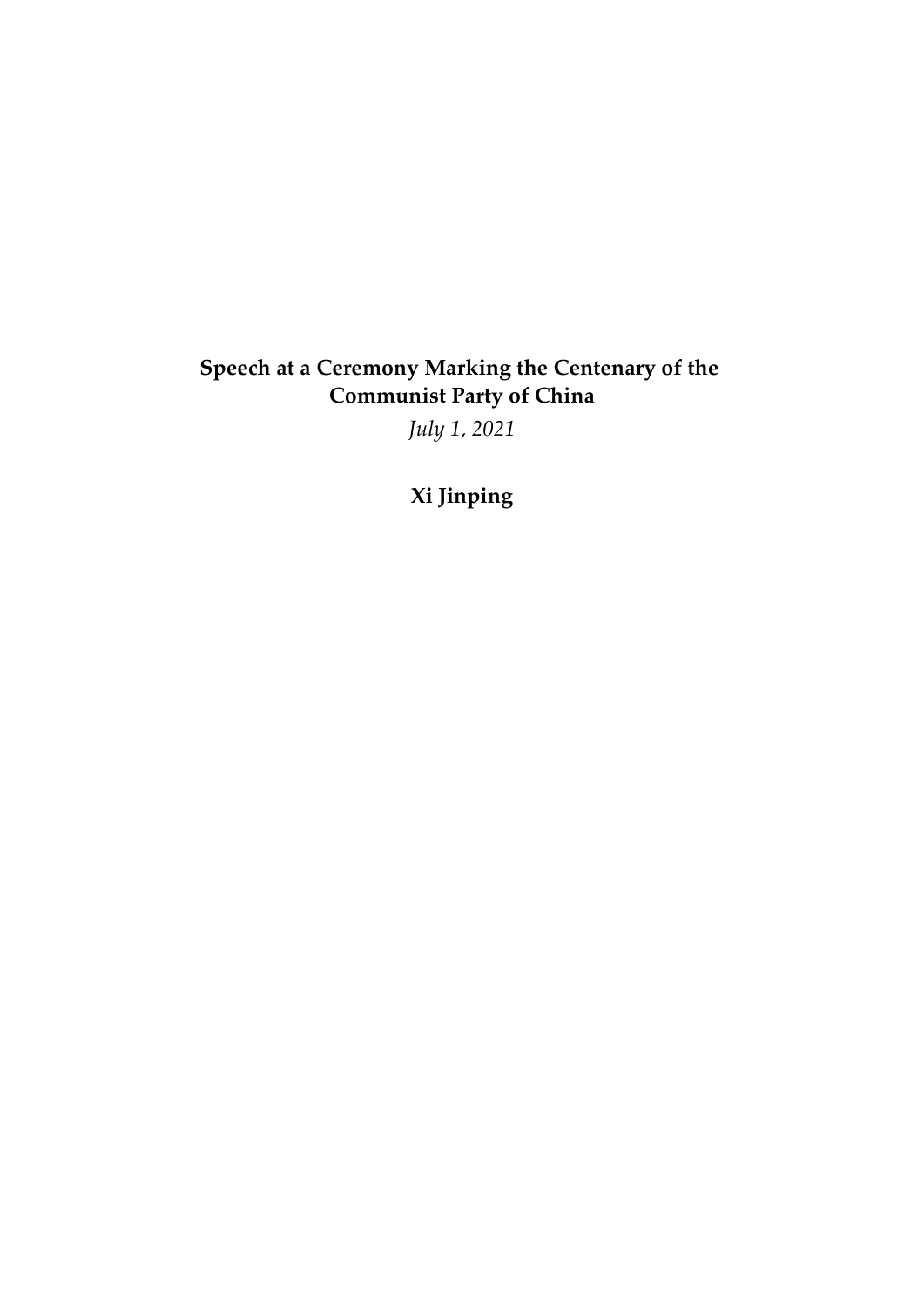Comrades and friends,

Today, the first of July, is a great and solemn day in the history of both the Communist Party of China (CPC) and the Chinese nation. We gather here to join all Party members and Chinese people of all ethnic groups around the country in celebrating the centenary of the Party, looking back on the glorious journey the Party has traveled over 100 years of struggle, and looking ahead to the bright prospects for the rejuvenation of the Chinese nation.

To begin, let me extend warm congratulations to all Party members on behalf of the CPC Central Committee.

On this special occasion, it is my honor to declare on behalf of the Party and the people that through the continued efforts of the whole Party and the entire nation, we have realized the first centenary goal of building a moderately prosperous society in all respects. This means that we have brought about a historic resolution to the problem of absolute poverty in China, and we are now marching in confident strides toward the second centenary goal of building China into a great modern socialist country in all respects. This is a great and glorious accomplishment for the Chinese nation, for the Chinese people, and for the Communist Party of China!

#### Comrades and friends,

The Chinese nation is a great nation. With a history of more than 5,000 years, China has made indelible contributions to the progress of human civilization. After the Opium War of 1840, however, China was gradually reduced to a semi-colonial, semi-feudal society and suffered greater ravages than ever before. The country endured intense humiliation, the people were subjected to great pain, and the Chinese civilization was plunged into darkness. Since that time, national rejuvenation has been the greatest dream of the Chinese people and the Chinese nation.

To save the nation from peril, the Chinese people put up a courageous fight. As noble-minded patriots sought to pull the nation together, the Taiping Heavenly Kingdom Movement, the Reform Movement of 1898, the Yihetuan Movement, and the Revolution of 1911 rose one after the other, and a variety of plans were devised to ensure national survival, but all of these ended in failure. China was in urgent need of new ideas to lead the movement to save the nation and a new organization to rally revolutionary forces.

With the salvoes of Russia's October Revolution in 1917, Marxism-Leninism was brought to China. Then in 1921, as the Chinese people and the Chinese nation were undergoing a great awakening and Marxism-Leninism was becoming closely integrated with the Chinese workers' movement, the Communist Party of China was born. The founding of a communist party in China was an epoch-making event, which profoundly changed the course of Chinese history in modern times, transformed the future of the Chinese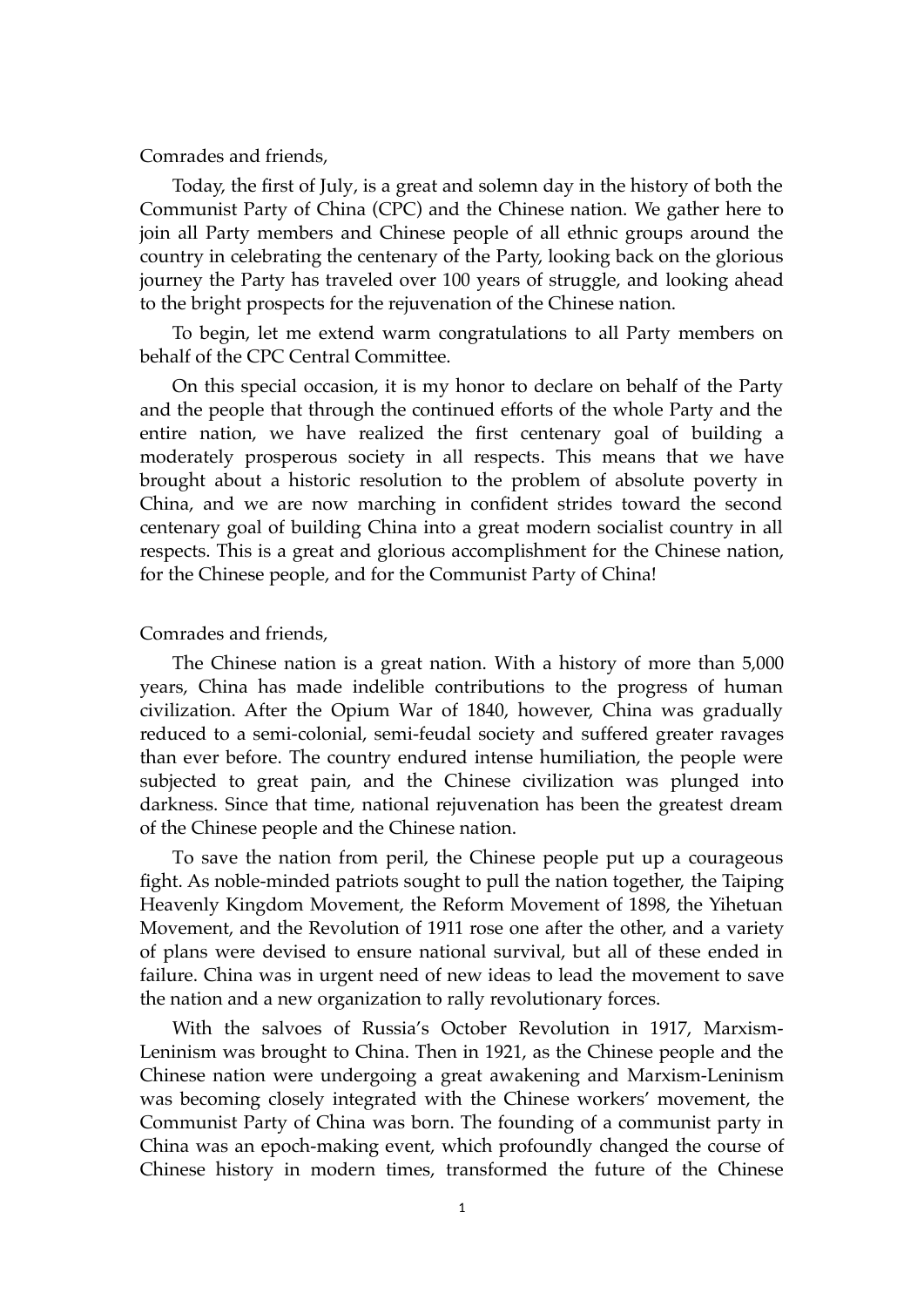people and nation, and altered the landscape of world development.

Since the very day of its founding, the Party has made seeking happiness for the Chinese people and rejuvenation for the Chinese nation its aspiration and mission. All the struggle, sacrifice, and creation through which the Party has united and led the Chinese people over the past hundred years has been tied together by one ultimate theme—bringing about the great rejuvenation of the Chinese nation.

*To realize national rejuvenation, the Party united and led the Chinese people in fighting bloody battles with unyielding determination, achieving great success in the new-democratic revolution.*

Through the Northern Expedition, the Agrarian Revolutionary War, the War of Resistance against Japanese Aggression, and the War of Liberation, we fought armed counter-revolution with armed revolution, toppling the three mountains of imperialism, feudalism, and bureaucrat-capitalism and establishing the People's Republic of China, which made the people masters of the country. We thus secured our nation's independence and liberated our people.

The victory of the new-democratic revolution put an end to China's history as a semi-colonial, semi-feudal society, to the state of total disunity that existed in old China, and to all the unequal treaties imposed on our country by foreign powers and all the privileges that imperialist powers enjoyed in China. It created the fundamental social conditions for realizing national rejuvenation.

Through tenacious struggle, the Party and the Chinese people showed the world that the Chinese people had stood up, and that the time in which the Chinese nation could be bullied and abused by others was gone forever.

*To realize national rejuvenation, the Party united and led the Chinese people in endeavoring to build a stronger China with a spirit of self-reliance, achieving great success in socialist revolution and construction.* 

By carrying out socialist revolution, we eliminated the exploitative and repressive feudal system that had persisted in China for thousands of years, and established socialism as our basic system. In the process of socialist construction, we overcame subversion, sabotage, and armed provocation by imperialist and hegemonic powers, and brought about the most extensive and profound social changes in the history of the Chinese nation. This great transformation of China from a poor and backward country in the East with a large population into a socialist country laid down the fundamental political conditions and the institutional foundations necessary for realizing national rejuvenation.

Through tenacious struggle, the Party and the Chinese people showed the world that the Chinese people were capable of not only dismantling the old world, but also building a new one, that only socialism could save China, and that only socialism could develop China.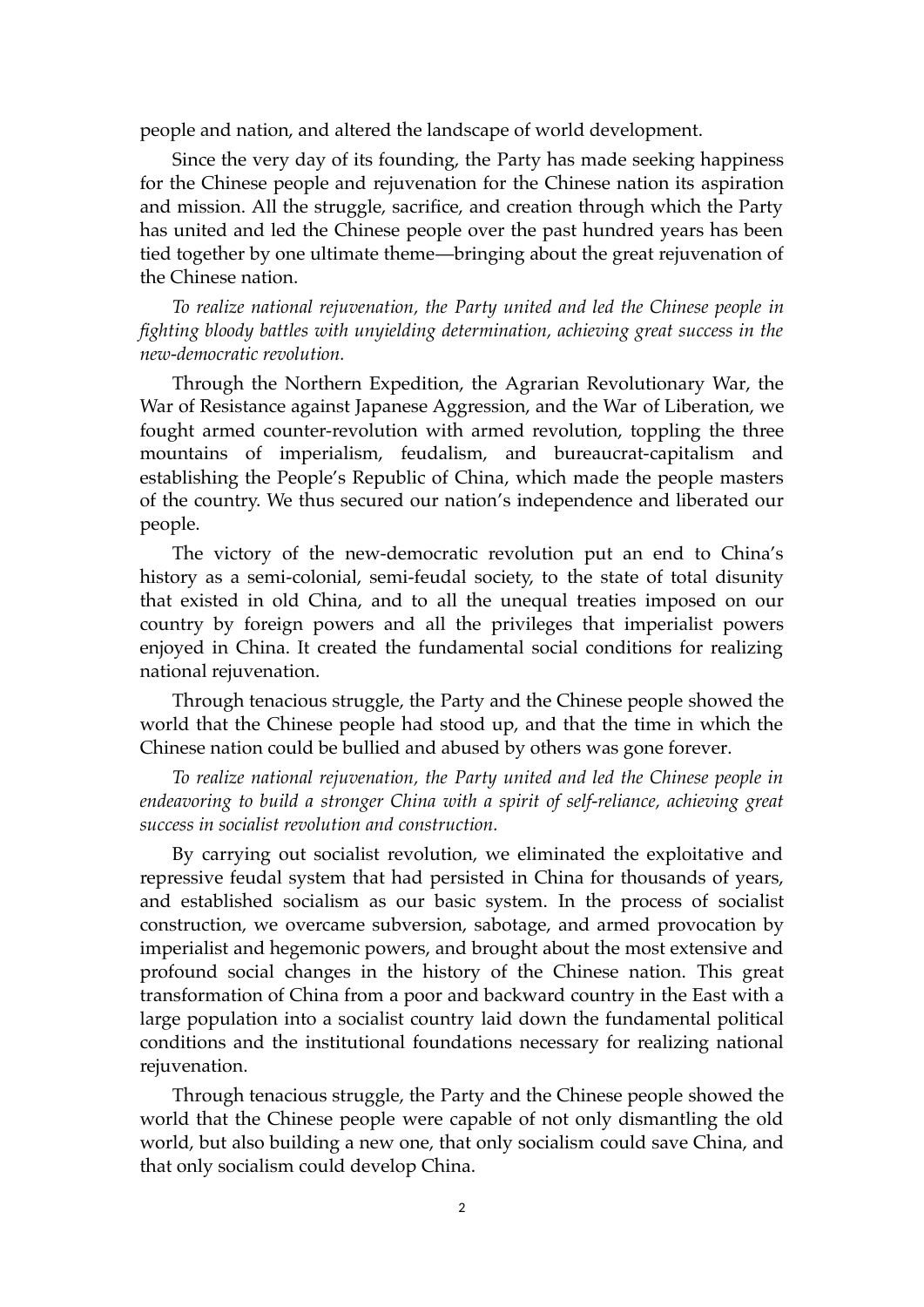*To realize national rejuvenation, the Party united and led the Chinese people in freeing the mind and forging ahead, achieving great success in reform, opening up, and socialist modernization.* 

We established the Party's basic line for the primary stage of socialism, resolutely advanced reform and opening up, overcame risks and challenges from every direction, and founded, upheld, safeguarded, and developed socialism with Chinese characteristics, thus bringing about a major turn with far-reaching significance in the history of the Party since the founding of the People's Republic of China. This enabled China to transform itself from a highly centralized planned economy to a socialist market economy brimming with vitality, and from a country that was largely isolated to one that is open to the outside world across the board. It also enabled China to achieve the historic leap from a country with relatively backward productive forces to the world's second largest economy, and to make the historic transformation of raising the living standards of its people from bare subsistence to an overall level of moderate prosperity, and then ultimately to moderate prosperity in all respects. These achievements fueled the push toward national rejuvenation by providing institutional guarantees imbued with new energy as well as the material conditions for rapid development.

Through tenacious struggle, the Party and the Chinese people showed the world that by pursuing reform and opening up, a crucial move in making China what it is today, China had caught up with the times in great strides.

*To realize national rejuvenation, the Party has united and led the Chinese people in pursuing a great struggle, a great project, a great cause, and a great dream through a spirit of self-confidence, self-reliance, and innovation, achieving great success for socialism with Chinese characteristics in the new era.* 

Following the Party's 18th National Congress, socialism with Chinese characteristics entered a new era. In this new era, we have upheld and strengthened the Party's overall leadership, ensured coordinated implementation of the five-sphere integrated plan and the four-pronged comprehensive strategy, upheld and improved the system of socialism with Chinese characteristics, modernized China's system and capacity for governance, remained committed to exercising rule-based governance over the Party, and developed a sound system of intraparty regulations. We have overcome a long list of major risks and challenges, fulfilled the first centenary goal, and set out strategic steps for achieving the second centenary goal. All the historic achievements and changes in the cause of the Party and the country have provided the cause of national rejuvenation with more robust institutions, stronger material foundations, and a source of inspiration for taking greater initiative.

Through tenacious struggle, the Party and the Chinese people have shown the world that the Chinese nation has achieved the tremendous transformation from standing up and growing prosperous to becoming strong, and that China's national rejuvenation has become a historical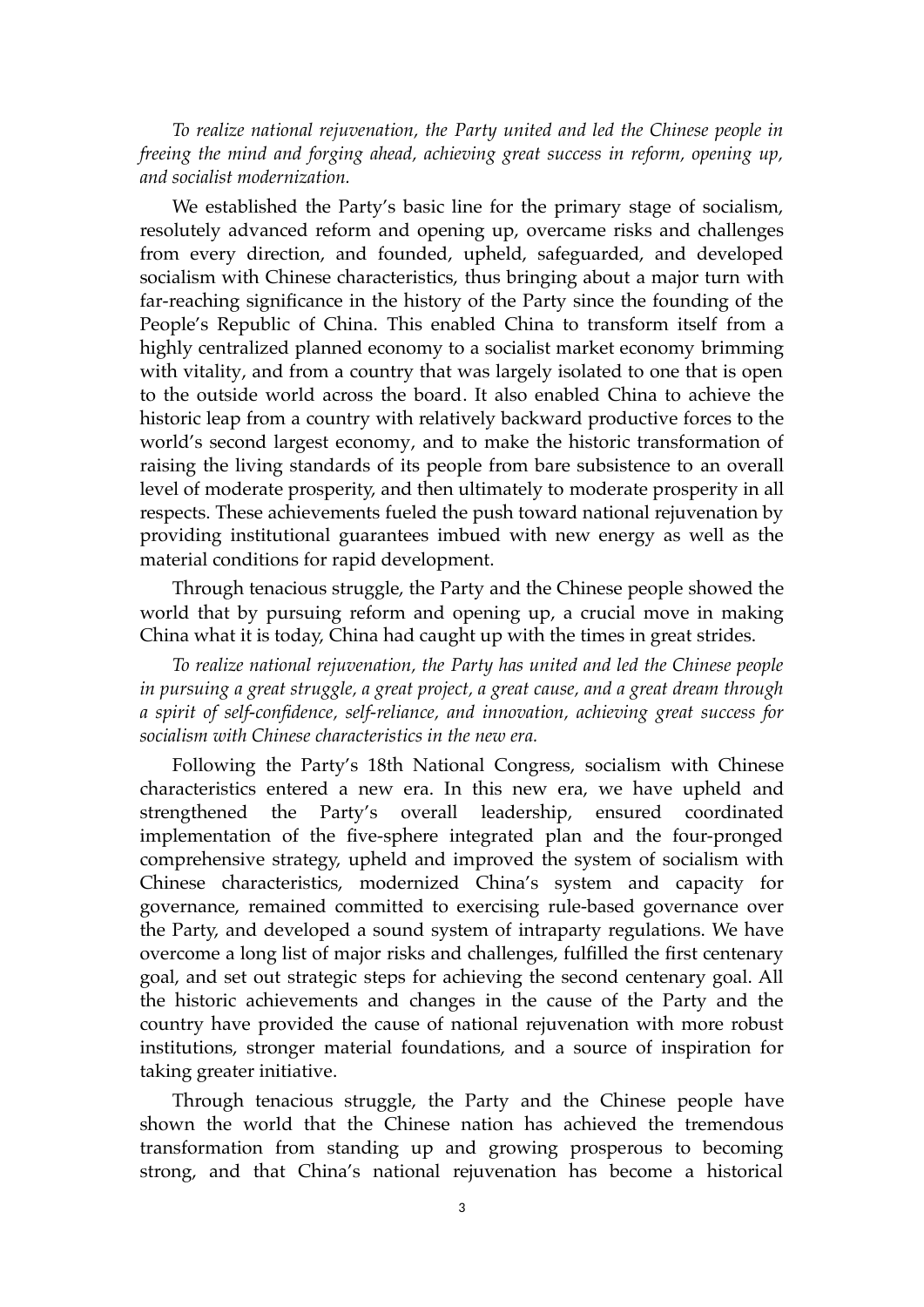## inevitability.

Over the past hundred years, the Party has united and led the Chinese people in writing the most magnificent chapter in the millennia-long history of the Chinese nation, embodying the dauntless spirit that Mao Zedong expressed when he wrote, "Our minds grow stronger for the martyrs' sacrifice, daring to make the sun and the moon shine in the new sky." The great path we have pioneered, the great cause we have undertaken, and the great achievements we have made over the past century will go down in the annals of the development of the Chinese nation and of human civilization.

# Comrades and friends,

A hundred years ago, the pioneers of Communism in China established the Communist Party of China and developed the great founding spirit of the Party, which is comprised of the following principles: upholding truth and ideals, staying true to our original aspiration and founding mission, fighting bravely without fear of sacrifice, and remaining loyal to the Party and faithful to the people. This spirit is the Party's source of strength.

Over the past hundred years, the Party has carried forward this great founding spirit. Through its protracted struggles, it has developed a long line of inspiring principles for Chinese Communists and tempered a distinct political character. As history has kept moving forward, the spirit of the Party has been passed on from generation to generation. We will continue to promote our glorious traditions and sustain our revolutionary legacy, so that the great founding spirit of the Party will always be kept alive and carried forward.

#### Comrades and friends,

We owe all that we have achieved over the past hundred years to the concerted efforts of the Chinese Communists, the Chinese people, and the Chinese nation. Chinese Communists, with comrades Mao Zedong, Deng Xiaoping, Jiang Zemin, and Hu Jintao as their chief representatives, have made tremendous and historic contributions to the rejuvenation of the Chinese nation. To them, we express our highest respect.

Let us take this moment to cherish the memory of comrades Mao Zedong, Zhou Enlai, Liu Shaoqi, Zhu De, Deng Xiaoping, Chen Yun, and other veteran revolutionaries who contributed greatly to China's revolution, construction, and reform, and to the founding, consolidation, and development of the Communist Party of China; let us cherish the memory of the revolutionary martyrs who bravely laid down their lives to establish, defend, and develop the People's Republic; let us cherish the memory of those who dedicated their lives to reform, opening up, and socialist modernization; and let us cherish the memory of all the men and women who fought tenaciously for national independence and the liberation of the people in modern times. Their great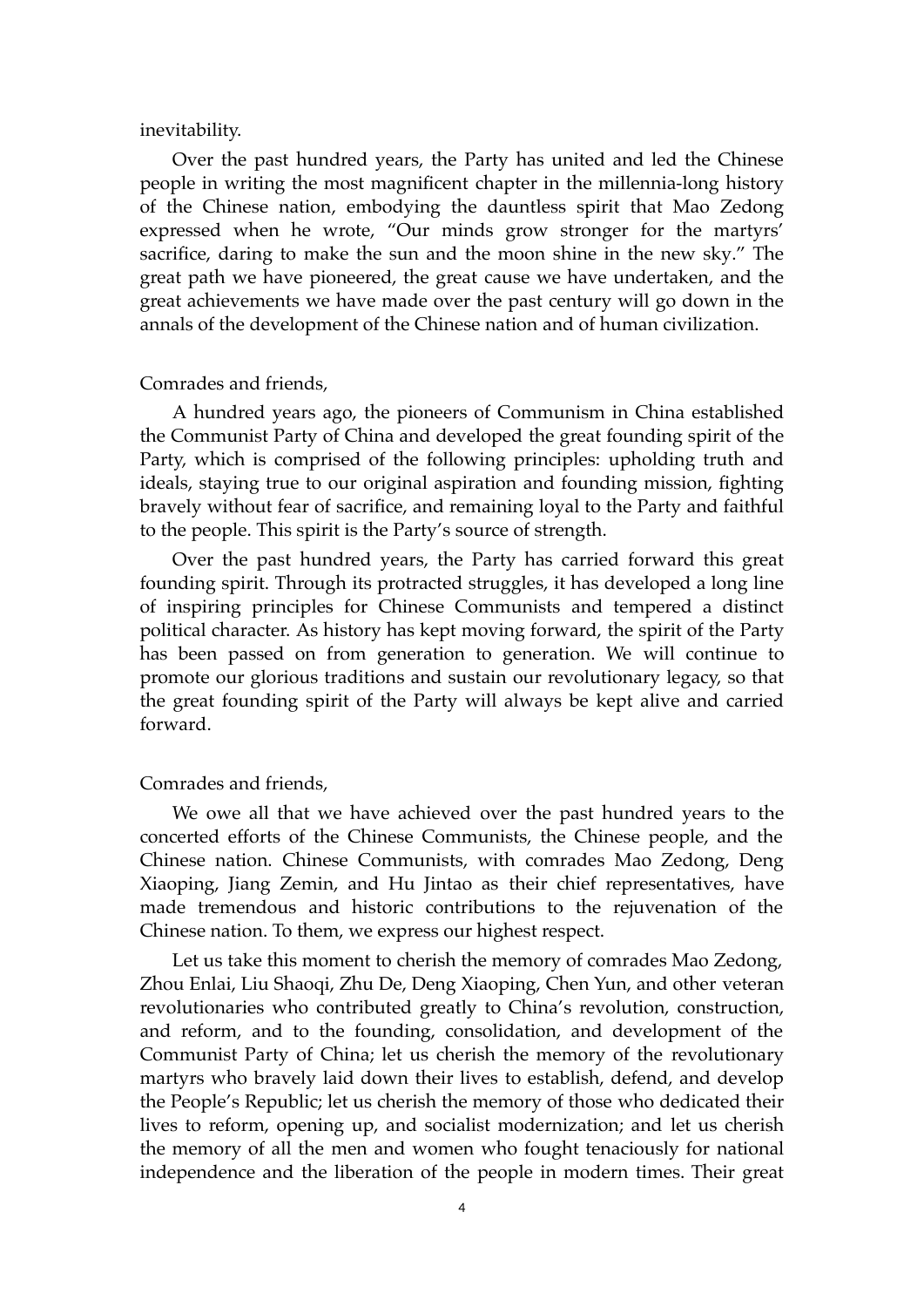contributions to our motherland and our nation will be immortalized in the annals of history, and their noble spirit will live on forever in the hearts of the Chinese people.

The people are the true heroes, for it is they who create history. On behalf of the CPC Central Committee, I would like to pay my highest respects to workers, farmers, and intellectuals across the country; to other political parties, public figures without party affiliation, people's organizations, and patriotic figures from all sectors of society; to all members of the People's Liberation Army, the People's Armed Police Force, the public security police, and the fire and rescue services; to all socialist working people; and to all members of the united front. I would like to extend my sincere greetings to compatriots in the Hong Kong and Macao special administrative regions and in Taiwan as well as overseas Chinese. And I would like to express my heartfelt gratitude to people and friends from around the world who have shown friendship to the Chinese people and understanding and support for China's endeavors in revolution, development, and reform.

# Comrades and friends,

Though our Party's founding mission is easy to define, ensuring that we stay true to this mission is a more difficult task. By learning from history, we can understand why powers rise and fall. Through the mirror of history, we can find where we currently stand and gain foresight into the future. Looking back on the Party's 100-year history, we can see why we were successful in the past and how we can continue to succeed in the future. This will ensure that we act with greater resolve and purpose in staying true to our founding mission and pursuing a better future on the new journey that lies before us.

As we put conscious effort into learning from history to create a bright future, we must bear the following in mind:

**We must uphold the firm leadership of the Party.** China's success hinges on the Party. The more than 180-year-long modern history of the Chinese nation, the 100-year-long history of the Party, and the more than 70-year-long history of the People's Republic of China all provide ample evidence that without the Communist Party of China, there would be no new China and no national rejuvenation. The Party was chosen by history and the people. The leadership of the Party is the defining feature of socialism with Chinese characteristics and constitutes the greatest strength of this system. It is the foundation and lifeblood of the Party and the country, and the crux upon which the interests and wellbeing of all Chinese people depend.

On the journey ahead, we must uphold the Party's overall leadership and continue to enhance its leadership. We must be deeply conscious of the need to maintain political integrity, think in big-picture terms, follow the leadership core, and keep in alignment with the central Party leadership. We must stay confident in the path, theory, system, and culture of socialism with Chinese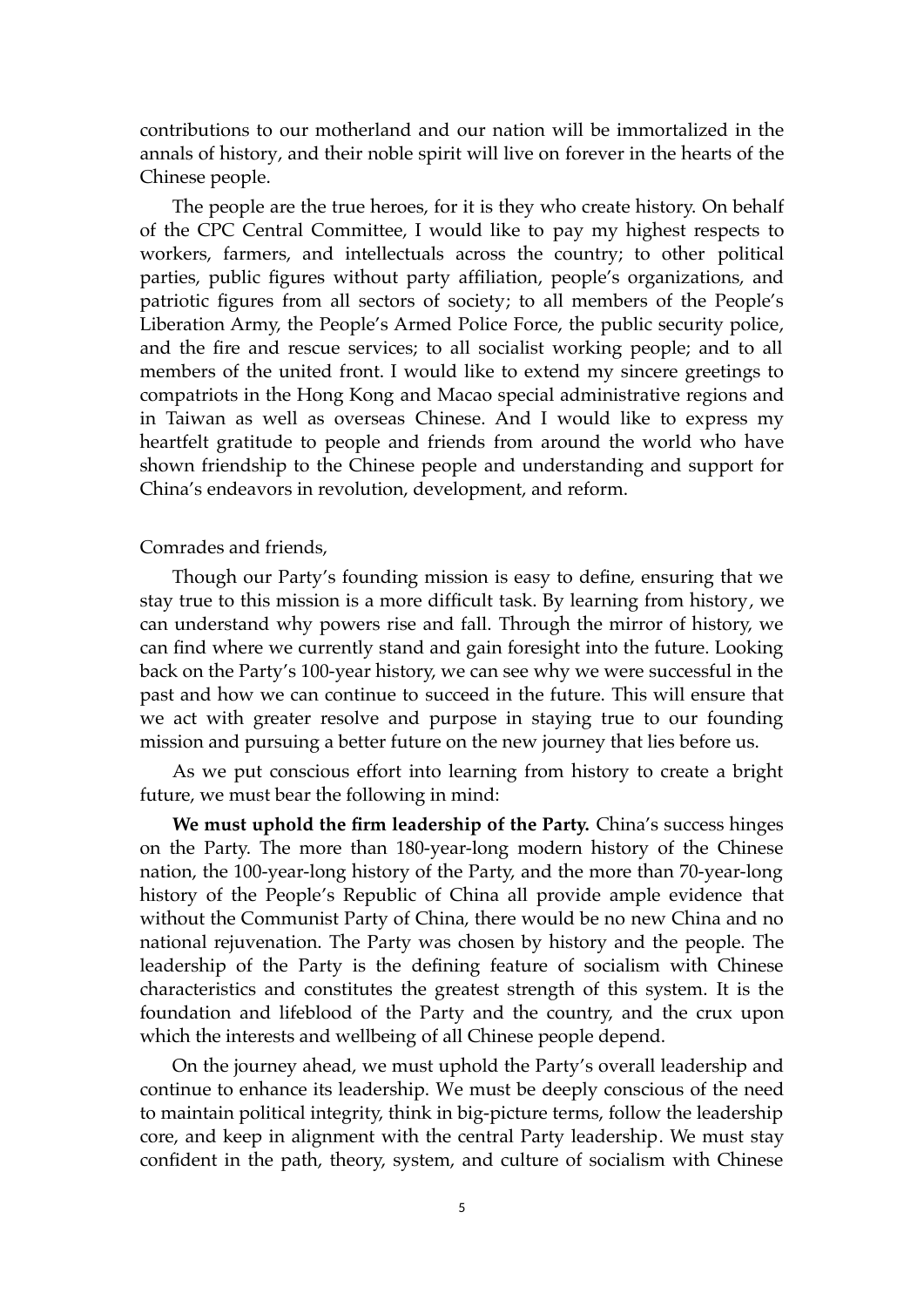characteristics. We must uphold the core position of the General Secretary on the Party Central Committee and in the Party as a whole, and uphold the Central Committee's authority and its centralized, unified leadership. Bearing in mind the country's most fundamental interests, we must enhance the Party's capacity to conduct sound, democratic, and law-based governance, and ensure that it fully exerts its core role in providing overall leadership and coordinating the efforts of all sides.

**We must unite and lead the Chinese people in working ceaselessly for a better life.** This country is its people; the people are the country. As we have fought to establish and consolidate our leadership over the country, we have in fact been fighting to earn and keep the people's support. The Party has in the people its roots, its lifeblood, and its source of strength. The Party has always represented the fundamental interests of all Chinese people; it stands with them through thick and thin and shares a common fate with them. The Party has no special interests of its own—it has never represented any individual interest group, power group, or privileged stratum. Any attempt to divide the Party from the Chinese people or to set the people against the Party is bound to fail. The more than 95 million Party members and the more than 1.4 billion Chinese people will never allow such a scenario to come to pass.

On the journey ahead, we must rely closely on the people to create history. Upholding the Party's fundamental purpose of wholeheartedly serving the people, we will stand firmly with the people, implement the Party's mass line, respect the people's creativity, and practice a people-centered philosophy of development. We will develop whole-process people's democracy, safeguard social fairness and justice, and resolve the imbalances and inadequacies in development and the most pressing difficulties and problems that are of great concern to the people. In doing so, we will make more notable and substantive progress toward achieving well-rounded human development and common prosperity for all.

**We must continue to adapt Marxism to the Chinese context.** Marxism is the fundamental guiding ideology upon which our Party and country are founded; it is the very soul of our Party and the banner under which it strives. The Communist Party of China upholds the basic tenets of Marxism and the principle of seeking truth from facts. Based on China's realities, we have developed keen insights into the trends of the day, seized the initiative in history, and made painstaking explorations. We have thus been able to keep adapting Marxism to the Chinese context and the needs of our times, and to guide the Chinese people in advancing our great social revolution. At the fundamental level, the capability of our Party and the strengths of socialism with Chinese characteristics are attributable to the fact that Marxism works.

On the journey ahead, we must continue to uphold Marxism-Leninism, Mao Zedong Thought, Deng Xiaoping Theory, the Theory of Three Represents, and the Scientific Outlook on Development, and fully implement the Thought on Socialism with Chinese Characteristics for a New Era. We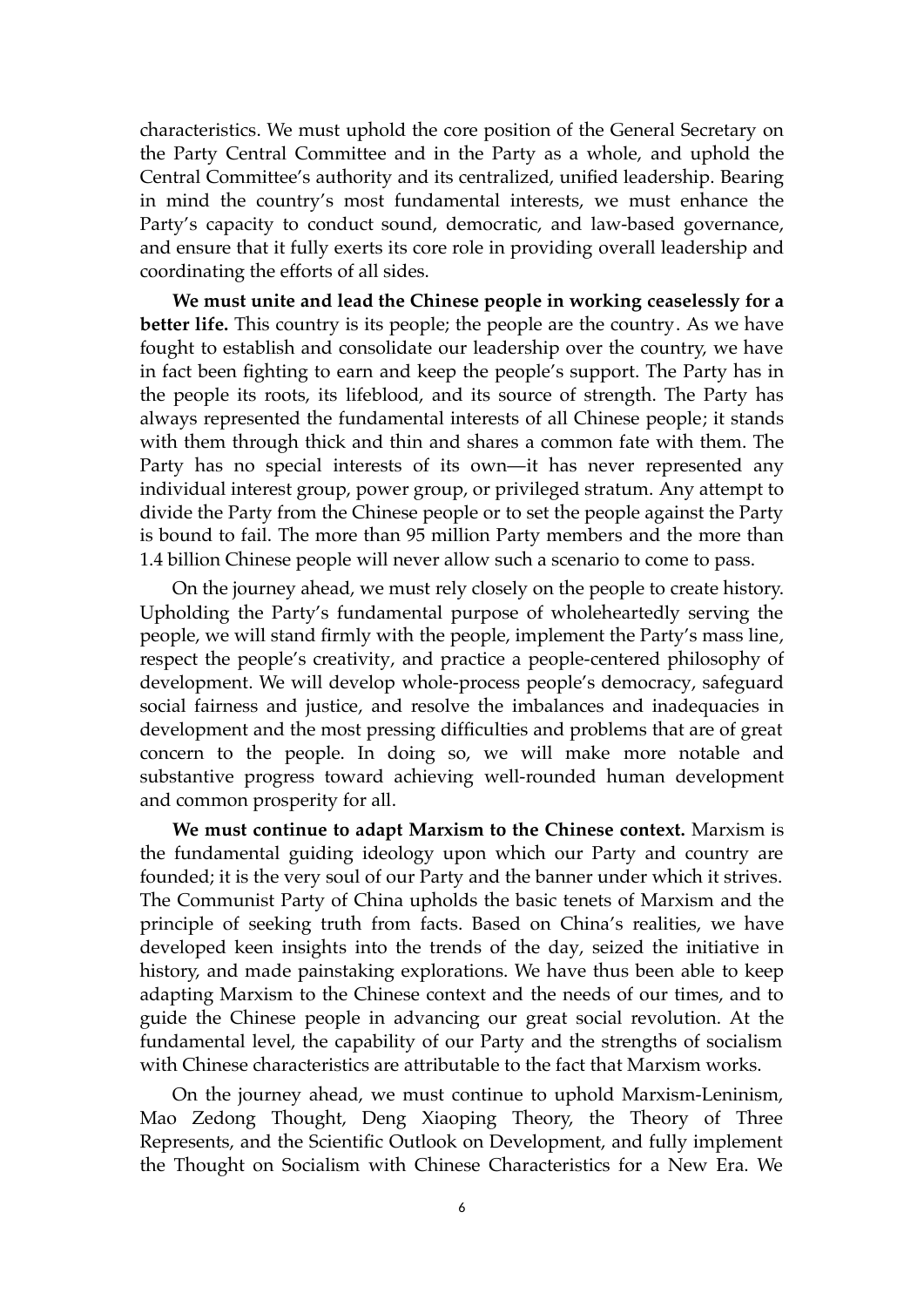must continue to adapt the basic tenets of Marxism to China's specific realities and its fine traditional culture. We will use Marxism to observe, understand, and steer the trends of our times, and continue to develop the Marxism of contemporary China and in the 21st century.

**We must uphold and develop socialism with Chinese characteristics.** We must follow our own path—this is the bedrock that underpins all the theories and practices of our Party. More than that, it is the historical conclusion our Party has drawn from its struggles over the past century. Socialism with Chinese characteristics is a fundamental achievement of the Party and the people, forged through innumerable hardships and great sacrifices, and it is the right path for us to achieve national rejuvenation. As we have upheld and developed socialism with Chinese characteristics and driven coordinated progress in material, political, cultural-ethical, social, and ecological terms, we have pioneered a new and uniquely Chinese path to modernization, and created a new model for human advancement.

On the journey ahead, we must adhere to the Party's basic theory, line, and policy, and implement the five-sphere integrated plan and the fourpronged comprehensive strategy. We must deepen reform and opening up across the board, ground our work in this new stage of development, fully and faithfully apply the new development philosophy, and foster a new pattern of development. We must promote high-quality development and build up our country's strength in science and technology. We must ensure it is our people who run the country, continue to govern based on the rule of law, and uphold the core socialist values. We must ensure and enhance public wellbeing in the course of development, promote harmony between humanity and nature, and take well-coordinated steps toward making our people prosperous, our nation strong, and our country beautiful.

The Chinese nation has fostered a splendid civilization over more than 5,000 years of history. The Party has also acquired a wealth of experience through its endeavors over the past 100 years and during more than 70 years of governance. At the same time, we are also eager to learn what lessons we can from the achievements of other cultures, and welcome helpful suggestions and constructive criticism. We will not, however, accept sanctimonious preaching from those who feel they have the right to lecture us. The Party and the Chinese people will keep moving confidently forward in broad strides along the path that we have chosen for ourselves, and we will make sure the destiny of China's development and progress remains firmly in our own hands.

**We must accelerate the modernization of national defense and the** armed forces. A strong country must have a strong military, as only then can it guarantee the security of the nation. At the point that it was engaged in violent struggle, the Party came to recognize the irrefutable truth that it must command the gun and build a people's military of its own. The people's military has made indelible achievements on behalf of the Party and the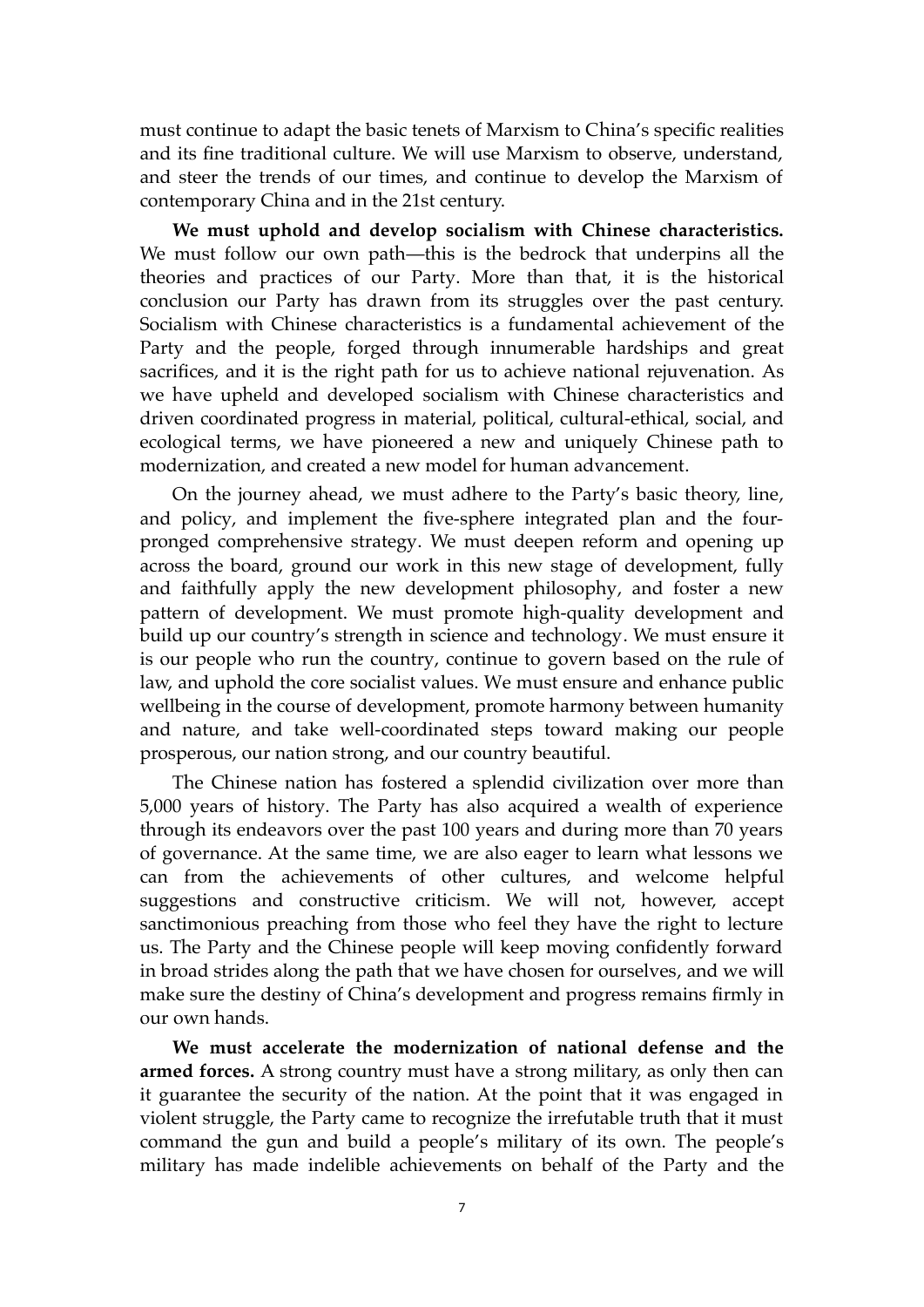people. It is a strong pillar for safeguarding our socialist country and preserving national dignity, and a powerful force for protecting peace in our region and beyond.

On the journey ahead, we must fully implement the Party's thinking on strengthening the military in the new era as well as our military strategy for the new era, maintain the Party's absolute leadership over the people's armed forces, and follow a Chinese path to military development. We will take comprehensive measures to enhance the political loyalty of the armed forces, to strengthen them through reform and technology and the training of competent personnel, and to run them in accordance with the law. We will elevate our people's armed forces to world-class standards so that we are equipped with greater capacity and more reliable means for safeguarding our national sovereignty, security, and development interests.

**We must continue working to promote the building of a human community with a shared future.** Peace, concord, and harmony are ideas the Chinese nation has pursued and carried forward for more than 5,000 years. The Chinese nation does not carry aggressive or hegemonic traits in its genes. The Party cares about the future of humanity, and wishes to move forward in tandem with all progressive forces around the world. China has always worked to safeguard world peace, contribute to global development, and preserve international order.

On the journey ahead, we will remain committed to promoting peace, development, cooperation, and mutual benefit, to an independent foreign policy of peace, and to the path of peaceful development. We will work to build a new type of international relations and a human community with a shared future, promote high-quality development of the Belt and Road Initiative through joint efforts, and use China's new achievements in development to provide the world with new opportunities. The Party will continue to work with all peace-loving countries and peoples to promote the shared human values of peace, development, fairness, justice, democracy, and freedom. We will continue to champion cooperation over confrontation, to open up rather than closing our doors, and to focus on mutual benefits instead of zero-sum games. We will oppose hegemony and power politics, and strive to keep the wheels of history rolling toward bright horizons.

We Chinese are a people who uphold justice and are not intimidated by threats of force. As a nation, we have a strong sense of pride and confidence. We have never bullied, oppressed, or subjugated the people of any other country, and we never will. By the same token, we will never allow any foreign force to bully, oppress, or subjugate us. Anyone who would attempt to do so will find themselves on a collision course with a great wall of steel forged by over 1.4 billion Chinese people.

**We must carry out a great struggle with many contemporary features.** Having the courage to fight and the fortitude to win is what has made our Party invincible. Realizing our great dream will require hard work and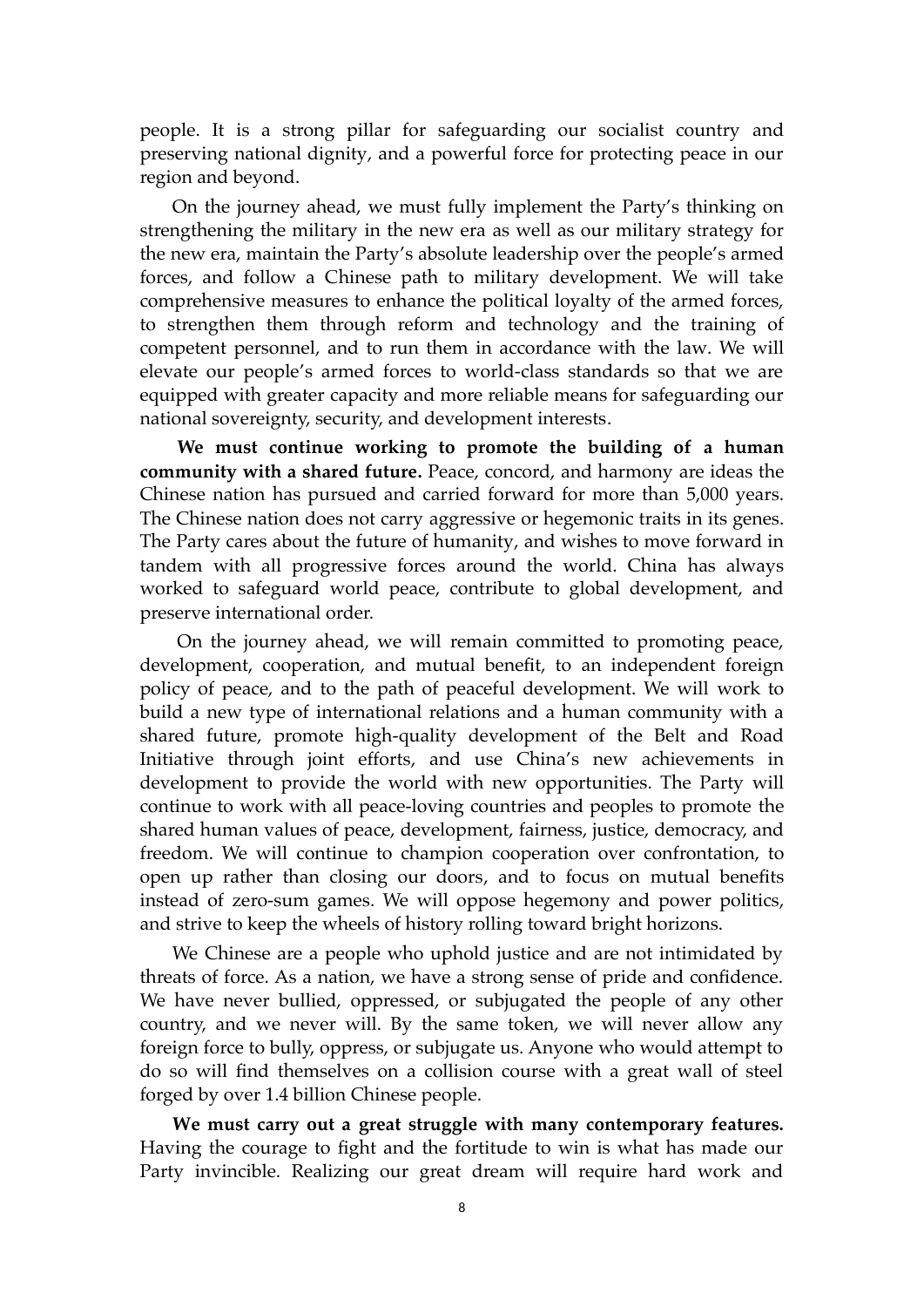persistence. Today, we are closer, more confident, and more capable than ever before of making the goal of national rejuvenation a reality. But we must be prepared to work harder than ever to get there.

On the journey ahead, we must demonstrate stronger vigilance and always be prepared for potential danger, even in times of calm. We must adopt a holistic approach to national security that balances development and security imperatives, and implement the national rejuvenation strategy within a wider context of the once-in-a-century changes taking place in the world. We need to acquire a full understanding of the new features and requirements arising from the change to the principal contradiction in Chinese society and the new issues and challenges stemming from a complicated international environment. We must be both brave and adept in carrying out our struggle, forging new paths and building new bridges wherever necessary to take us past all risks and challenges.

**We must strengthen the great unity of the Chinese people.** In the course of our struggles over the past century, the Party has always placed the united front in a position of importance. We have constantly consolidated and developed the broadest possible united front, united all the forces that can be united, mobilized all positive factors that can be mobilized, and pooled as much strength as possible for collective endeavors. The patriotic united front is an important means for the Party to unite all the sons and daughters of the Chinese nation, both at home and abroad, behind the goal of national rejuvenation.

On the journey ahead, we must ensure great unity and solidarity and balance commonality and diversity. We should strengthen theoretical and political guidance, build broad consensus, bring together the brightest minds, and expand common ground and the convergence of interests, so that all Chinese people, both at home and overseas, can focus their ingenuity and energy on the same goal and come together as a mighty force for realizing national rejuvenation.

**We must continue to advance the great new project of Party building.** A hallmark that distinguishes the Communist Party of China from other political parties is its courage in undertaking self-reform. An important reason why the Party remains so vital and vibrant despite having undergone so many trials and tribulations is that it practices effective self-supervision and full and rigorous self-governance. It has thus been able to respond appropriately to the risks and tests of different historical periods, to ensure that it always remains at the forefront of the times even as profound changes sweep the global landscape, and to stand firm as the backbone of the nation throughout the process of meeting various risks and challenges at home and abroad.

On the journey ahead, we must keep firmly in mind the old adage that it takes a good blacksmith to make good steel. We must demonstrate greater political awareness of the fact that full and rigorous self-governance is a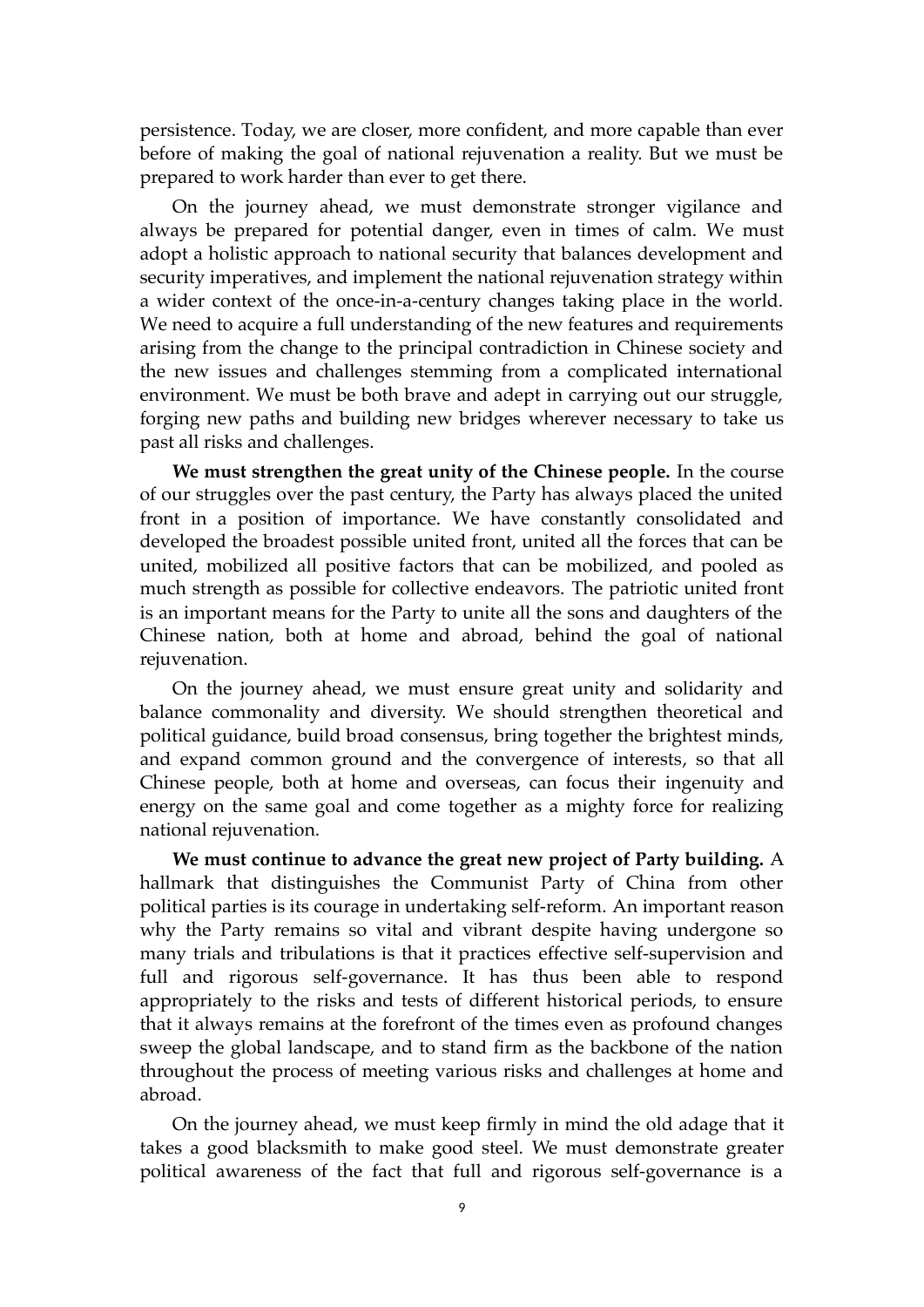never-ending journey. With strengthening the Party politically as our overarching principle, we must continue advancing the great new project of Party building in the new era. We must tighten the Party's organizational system, work hard to train high-caliber officials who have both moral integrity and professional competence, remain committed to improving Party conduct, upholding integrity, and combating corruption, and root out any elements that would harm the Party's advanced nature and purity and any viruses that would erode its health. We must ensure that the Party preserves its essence, color, and character, and see that it always serves as the strong leadership core in the course of upholding and developing socialism with Chinese characteristics in the new era.

#### Comrades and friends,

We will stay true to the letter and spirit of the principle of One Country, Two Systems, under which the people of Hong Kong administer Hong Kong, and the people of Macao administer Macao, both with a high degree of autonomy. We will ensure that the central government exercises overall jurisdiction over Hong Kong and Macao, and implement the legal systems and enforcement mechanisms for the two special administrative regions to safeguard national security. While protecting China's sovereignty, security, and development interests, we will ensure social stability in Hong Kong and Macao, and maintain lasting prosperity and stability in the two special administrative regions.

Resolving the Taiwan question and realizing China's complete reunification is a historic mission and an unshakable commitment of the Communist Party of China. It is also a shared aspiration of all the sons and daughters of the Chinese nation. We will uphold the one-China principle and the 1992 Consensus, and advance peaceful national reunification. All of us, compatriots on both sides of the Taiwan Strait, must come together and move forward in unison. We must take resolute action to utterly defeat any attempt toward "Taiwan independence," and work together to create a bright future for national rejuvenation. No one should underestimate the resolve, the will, and the ability of the Chinese people to defend their national sovereignty and territorial integrity.

# Comrades and friends,

The future belongs to the young people, and our hopes also rest with them. A century ago, a group of young progressives held aloft the torch of Marxism and searched assiduously in those dark years for ways to rejuvenate the Chinese nation. Since then, under the banner of the Communist Party of China, generation after generation of young Chinese have devoted their youth to the cause of the Party and the people, and remained in the vanguard of the drive to rejuvenate the nation.